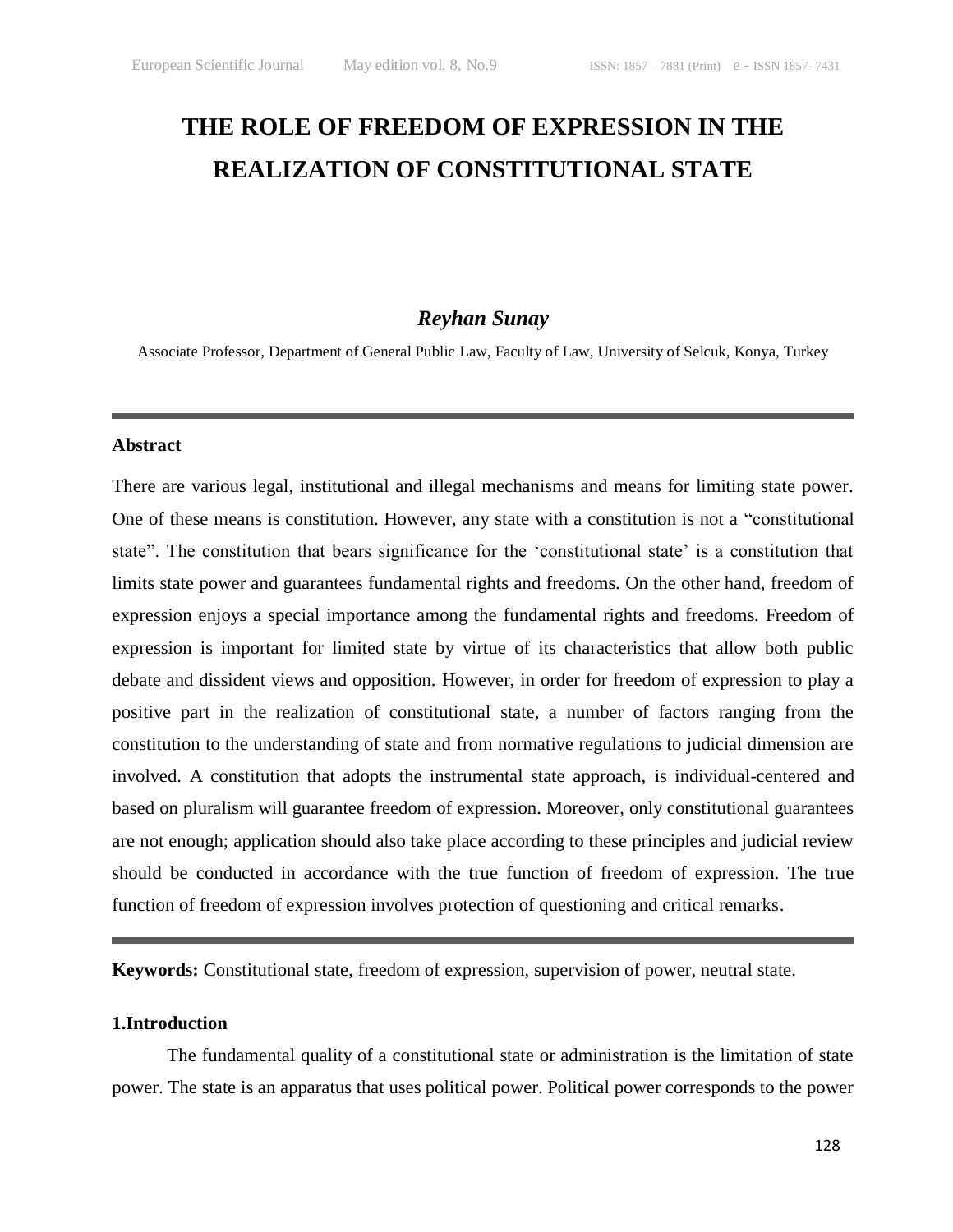that is capable of taking and implementing binding decisions for the whole society. The legal Formula for political power is sovereignty.

Through sovereignty, the state fulfils its legislative, executive and judicial functions. The fundamental goal of the constitutional state is to prevent the arbitrary use of power in using sovereignty rights (BARBER 2010:5-16). There are various legal, institutional and illegal mechanisms and tools to limit state power. One of these tools is the constitution. However, any state with a constitution is not a "constitutional state". The constitution that bears significance for the "constitutional state" is a constitution that limits state power and guarantees fundamental rights and freedoms. On the other hand, freedom of expression enjoys a special importance among the fundamental rights and freedoms. Freedom of expression is important for limited state by virtue of its characteristics that allow both public debate and dissident views and opposition.

### **2. Definition and general characteristics of freedom of expression**

Freedom of expression is the freedom of expressing one's ideas and beliefs freely without any arbitrary interference (VERPEAUX 2010:11). It is also described as "the freedom of expressing ideas" in the relevant literature. In reality, freedom of expression is a freedom that involves various behaviors and processes in itself. These are behaviors and processes such as investigating information and ideas, acquiring them and conveying, explaining or not explaining ideas and beliefs to others.

It is observed that in some international texts concerning human rights, it is so handled as to include all these factors. For example, according to provision 1 in Article 10 of European Convention on Human Rights;

"Everyone has the right to freedom of expression. This right shall include freedom to hold opinions and to receive and impart information and ideas without interference by public authority and regardless of frontiers. This article shall not prevent States from requiring the licensing of broadcasting, television or cinema enterprises."

According to Article 19 of the United Nations Universal Declaration of Human Rights, "Everyone has the right to freedom of opinion and expression; this right includes freedom to hold opinions without interference and to seek, receive and impart information and ideas through any media and regardless of frontiers.".

According to provisions 1 and 2 of Article 19 of International Covenant on Civil and Political Rights; "Everyone shall have the right to hold opinions without interference. Everyone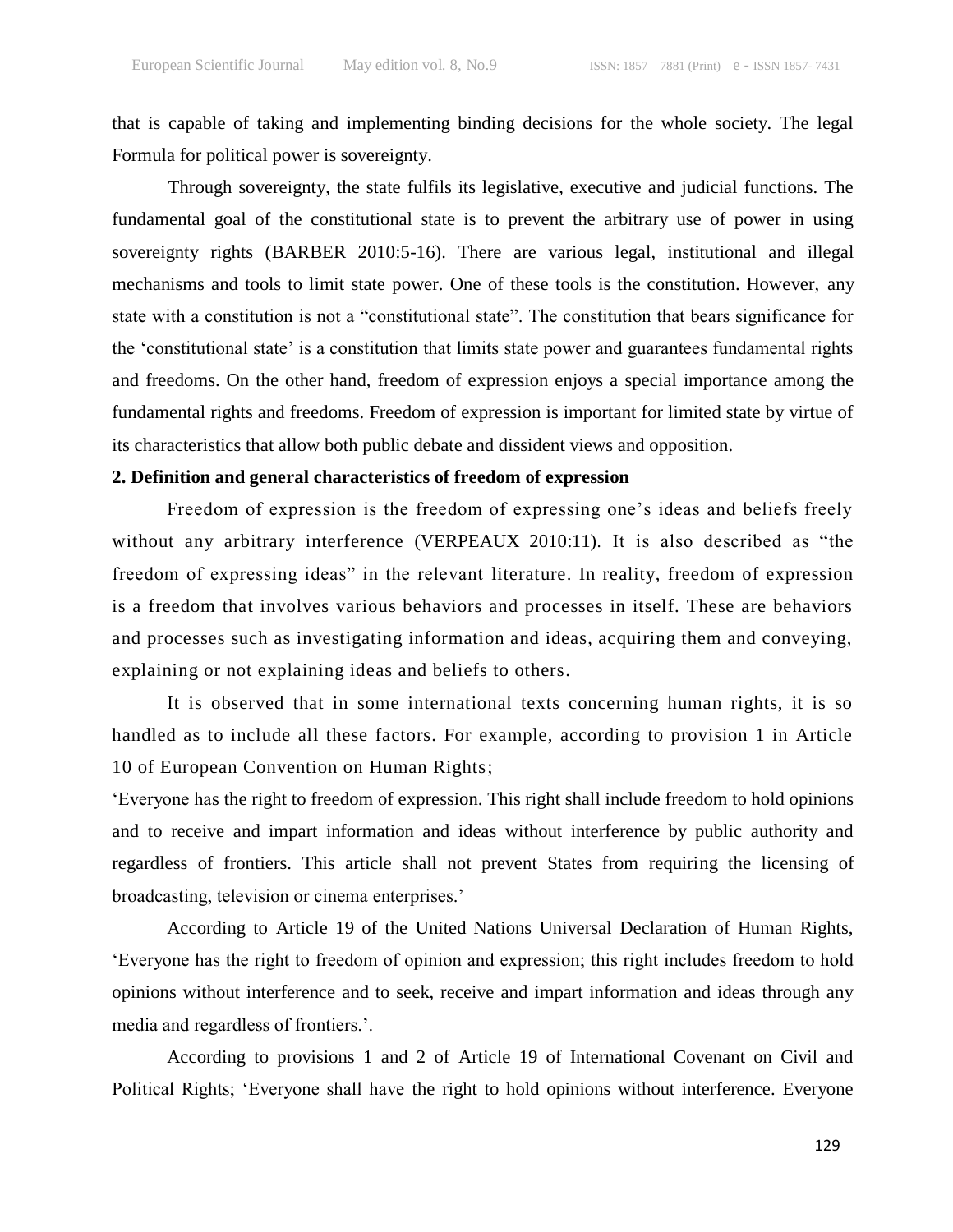shall have the right to freedom of expression; this right shall include freedom to seek, receive and impart information and ideas of all kinds, regardless of frontiers, either orally, in writing or in print, in the form of art, or through any other media of his choice.

Within the framework of these normative regulations, freedom of expression means that an individual can reach information freely without any arbitrary interference, does not feel concerned because of the information and beliefs that they have obtained and their freedom to impart them freely (TANÖR 1969:15).

In the context of such an evaluation, the first dimension of freedom of expression consists of freedoms that are required for the formation of an idea. These are freedoms of investigating, exploring, obtaining and free learning of information and ideas. The second dimension is the freedom of belief provides the guarantee that individuals shall not be worried because of their beliefs and shall not be forced to reveal their ideas and beliefs. Therefore, freedom of belief is also called freedom of "not speaking" or "avoiding speaking". The third dimension of freedom of expression, on the other hand, involves freedom of imparting and spreading of ideas because even if ideas which individuals can not impart or defend are under guarantee, this can not be taken as a proof of freedom of expression alone (VERPEAUX 2010:32-37).

One of the general characteristics of freedom of expression is that there are many freedoms that serve an important function in its use. For example, freedom of education, freedom of science and art and freedom of press enable ideas and beliefs to form. Likewise, again freedom of press, collective freedoms such as freedom of meeting, demonstration, establishing associations, political parties and trade unions are categories of freedom that help freedom of expression to occur. Especially, practices in some countries concerning expression of ideas are worthy of attention. For example, "picketing", which means that for the purpose of protesting against a certain process or an application, a group of people stages a demonstration with placards in their hands by following an oval course and moving constantly, is accepted as a means of expression and broadcast by the American Supreme Court (EASTLAND 2000:49-50). On the other hand, individuals" or groups" non-violent actions that are called civil disobedience and are intended to be call to the public against an unfair practice are a lso among means of expression that are beginning to be used widely (FALCÓN Y TELLA 2004:218-220).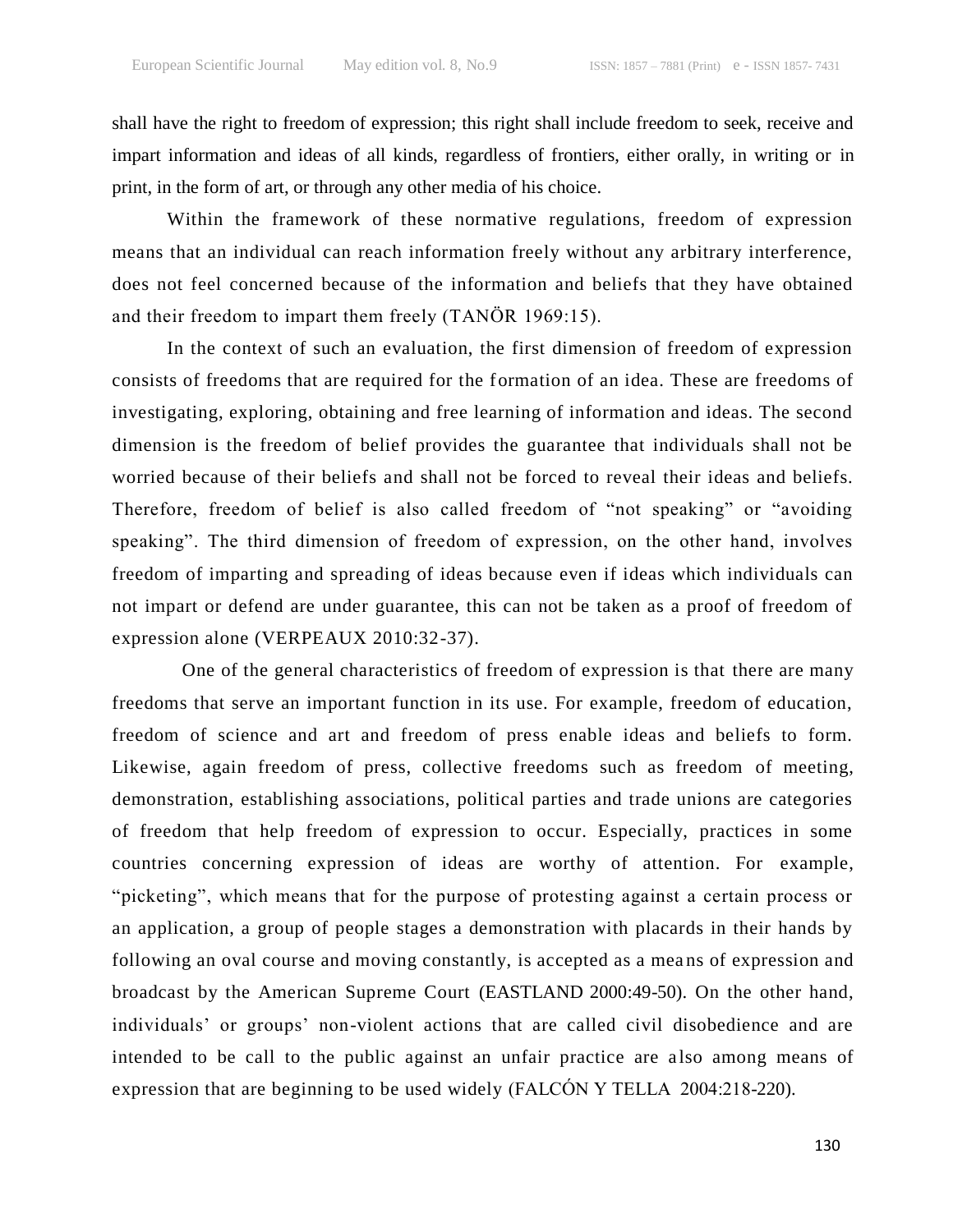On the other hand, freedom of belief, which means freedom to choose what is believed to be right, assumes the name of freedom of thought and faith when it is concerned with the field of religion and morality. Expression of faiths in the field of religion is the use of freedom of worship.

Freedom of press, which is one of the freedoms that serve as a means of using the freedom of expression, appears as a freedom that has an individual and public dimension and helps implement both the freedom of those who use these media (publishers, authors and reporters) to express and disseminate ideas and the public"s freedom of obtainment of information (VERPEAUX 2010:113). Freedom of assembly and demonstration is the freedom of individuals to come together in closed spaces or public places within the framework of activities such as meetings, demonstrations and rallies to express an idea or purpose. Freedom of organization is the freedom of individuals to come together in organizations such as associations, trade unions or parties to express their ideas and protect their common interests.

Just as there are many freedoms that serve as means of using freedom of expression, the manner of expression also exhibits variation. Indeed, ideas and beliefs can be expressed through various forms such as speechs, writing, or pictures etc.

Enjoying a special place among freedoms, freedom of expression is worthy of attention especially by virtue of earning individuals respectability. Thinking and generating ideas is an activity that forms the essence of man and makes him man. Descartes explains the relationship between thought and man"s existence using the words "I think; therefore I exist ". Also, according to Aristotle, the quality of man that distinguishes him from other creatures is his possession of the ability of thought and language, which is the expression of thought.

Freedom of expression bears great significance for the society, besides the individual, by virtue of enabling dissemination of different views and holding free debate. Establishment of a peaceful and stable social life depends on communication among individuals. For a safe and peaceful society, there is a need for ensuring free debate rather than silencing ideas. Indeed, Milton points out the importance of this subject saying "give me the freedoms of learning, saying and discussing before all the other freedoms" (SANDERS 2004:66).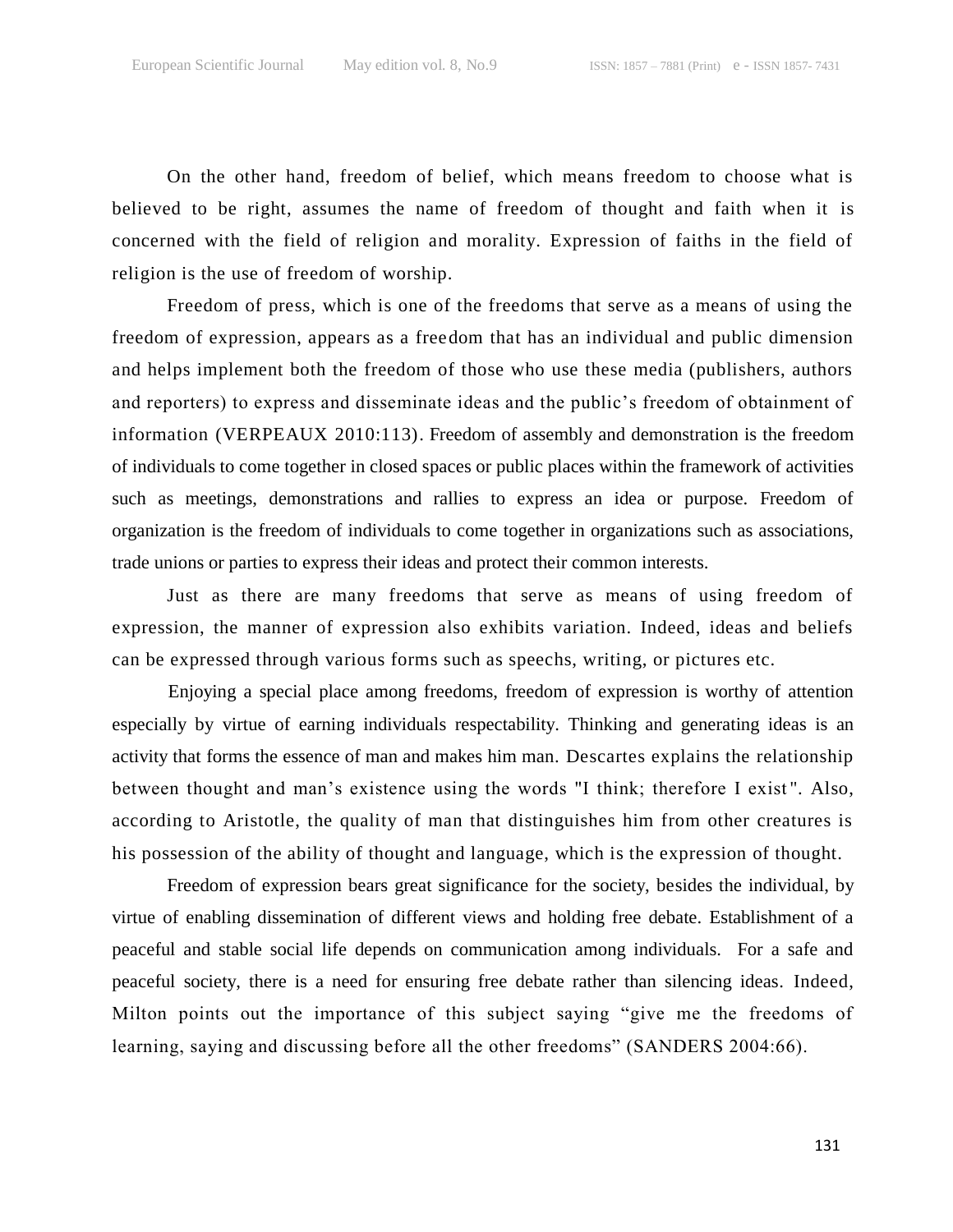# **3.Freedom of expression as freedom of opposition**

The true function of freedom of expression is that it protects questioning and critical remarks. If it is used only in the sense that it allows expression of ideas that are not questioning but in conformity with the established order or ideas that are considered to be legal, then it can not be regarded as evidence of existence of freedom of expression. Indeed, American Supreme Court"s verdict on Terminiello dated 1949, it was stated that statements and remarks were generally challenging, provocative and argumentative and that they were strongly opposed to biased judgments in processes where a certain view was intended to be imposed or they could upset the established order (EASTLAND 2000: 88-95).

The fundamental basis of this verdict is that there is a ban on adopting only one truth in constitutional democracies. The fact that ideas are treated equally and no distinctions are made among them such as right or wrong, or legitimate or illegitimate is a guarantee provided by this principle. Indeed, this subject was clarified in a verdict by the same court in 1943 in the following words "no official authority has the license to determine what is valid in politics, nationalism, religion or a field related to thought' (HUDSON 2008: 257).

The same principle was emphasized in different terms by the European Court of Human Rights. According to the court, "freedom of expression is valid in terms of not only the expression of information and ideas that are ordinary, harmless or unimportant but also the expression of confusing, worrying and disturbing ideas that run counter to the accepted norms of the state and a certain section of the society". The court pointed out that the situation in question was a result of pluralism, tolerance and open-mindedness, which are indispensable elements of a democratic society (Prager and Oberschlick /AUSTRIA, Series A. No. 313, 26.4.1995, European Human Rights Review, Vol. 21, 1996: 2; Castells/SPAIN, Series A. No.236, 23.4.1992, European Human Rights Review, Vol. 14,1992: 446; Vogt / GERMANY, Series A. No. 323, 26.9.1995, European Human Rights Review, Vol. 21, 1996: 234). In another verdict, the court made the following comment in more concrete terms, saying that "ideas that contravene the official view or the status quo will be allowed to be expressed in the politics" (Piermont/FRANCE, Series A.No. 314, 27.4.1995, European Human Rights Review,Vol. 20, 1995: 341). The point that the court made specifically within the framework of these evaluations is that the state and its institutions have to be totally impartial in the face of individual beliefs of philosophical, ideological or religious nature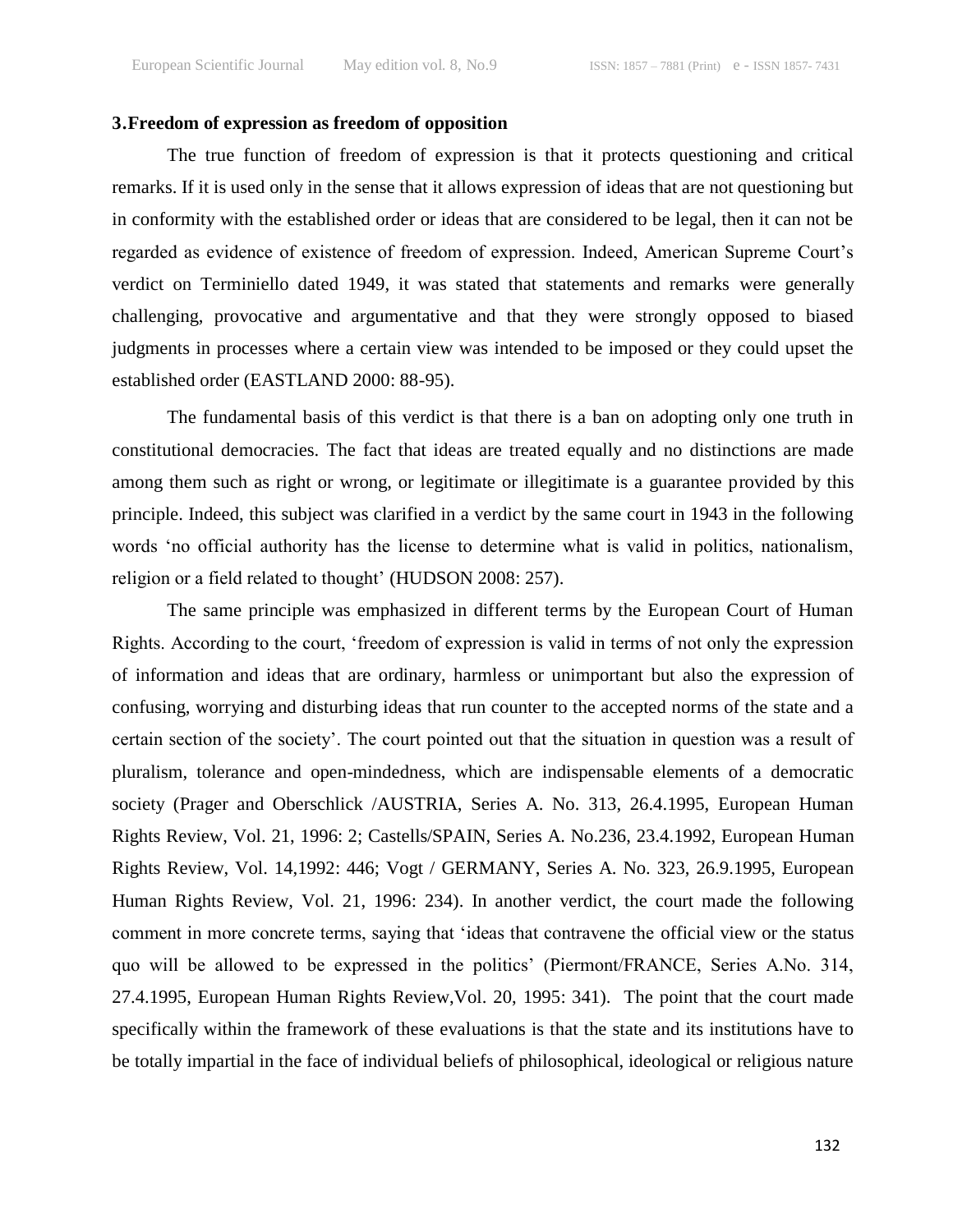free discussion of ideas is outside the domain of evaluation of truth (Jerusalem/AUSTRIA, 26958/95, 27.2.2001, par. 42; Feldek/SLOVAKIA, 29032/95, 12.7.2001, par. 85-86).

Through these interpretations, it has been emphasized that freedom of expression is in fact the freedom of dissidence or opposition and therefore no distinction can be made among ideas or abstract or general bans can not be imposed on them. This reflection of the democratic principle that individuals are not obliged to think in accordance with the constitution. Therefore, not only statements that praise and conform to the existing order but also those that can upset it fall within the scope of freedom of expression.

In a court case in Turkey where freedom of expression was evaluated in this sense by judicial bodies, the court pointed out that freedom of expression is not only limited to expressing ideas that are shared by the majority and those who are in power but it also involves expressing ideas that are different from them and run counter to them (Bakırköy 2nd High Criminal Court, Date of Verdict: 20.01.1997, Milliyet, 21.01.1997). Apart from this, in its decision 1991/933, Council of State concluded that the case in question should be considered within the framework of European Convention on Human Rights, and that it is one of the fundamental principles of a democratic society for everybody to express their ideas freely unless they contain concrete provocation or solicitation of crime (Council of State 5th Chamber, Substance: 1986/1723, Verdict: 1991/933, Date of Verdict: 22.5.1991, Journal of Council of State, issue: 84-85, p. 321).

# **4. Control and limitation of power through public debate**

Another function of freedom of expression is to enable public debate. Public debate is a series of of forums where Public's ideas, interests and expectations are expressed on an issue that concerns the whole or a part of the society (VERPEAUX 2010:47-48). The word public refers to "people" in general. The adjective public, on the other hand, means being the opposite of individual or private and refers to public and state life.

Issues that concern the society and the state can be related to topics such as how the judicial system will be structured, how a certain freedom will be regulated, how long compulsory education must be, whether troops should be sent abroad or not, whether military service should be obligatory or not, whether euthanasia is a human right or not etc. With a public debate on the aforementioned subjects, a communication environment is established where information, ideas, arguments and counterarguments are expressed and mutually tested.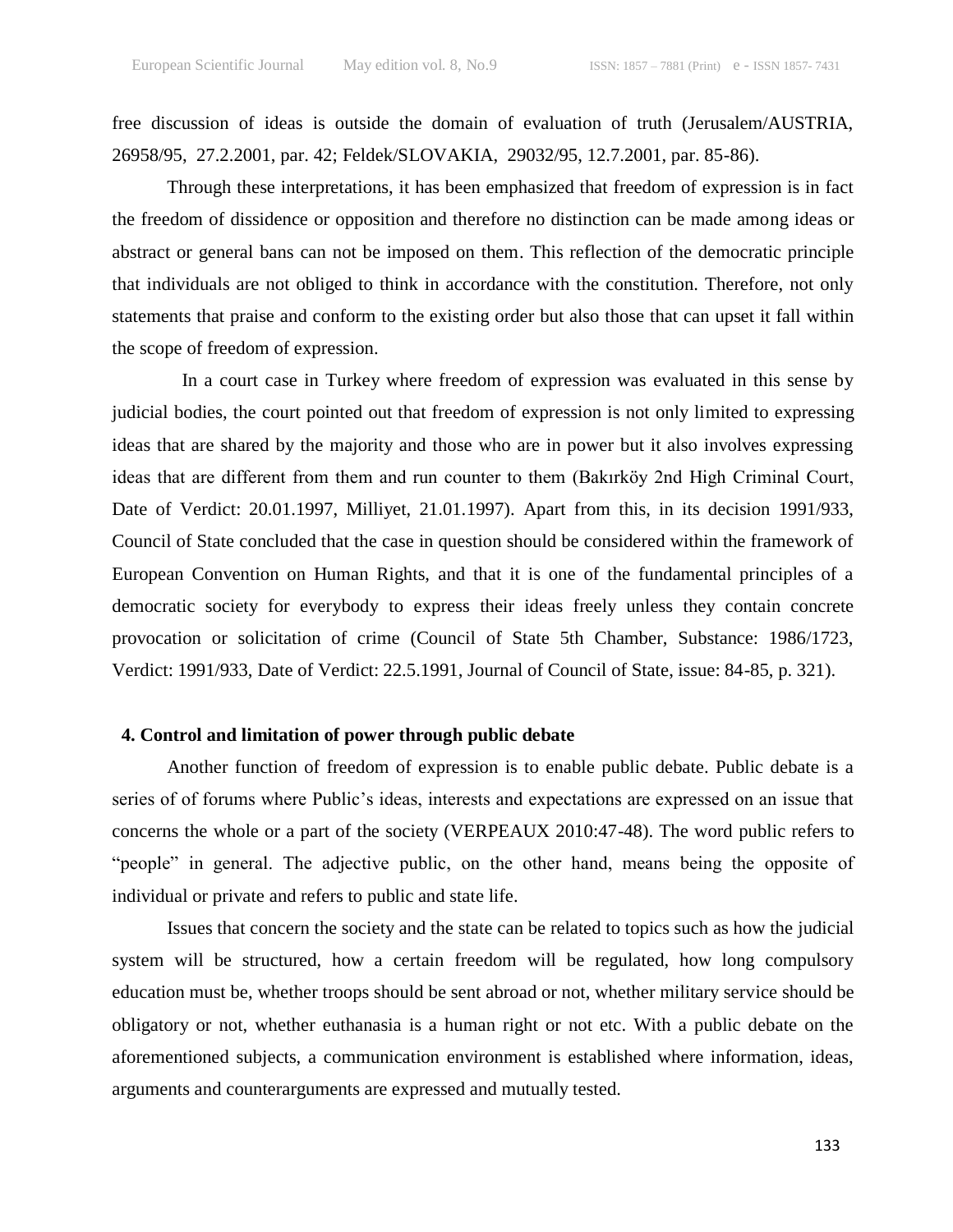Firstly, such a communication environment is significant in that it serves the formation of individual autonomy. Individual autonomy concerns everybody making "their own laws". In this sense, every individual has the right to participate in the making of decisions that will affect their lives. Decisions that affect individuals" lives do not only consist of choices that they make in their individual or personal lives. Political choices in the judicial system, education, health etc. and the content and nature of law also affect people"s lives in many ways (ERDOĞAN 2009).

Secondly, such a communication environment enables people or the public to become visible. It is necessary for the people/public to become visible in order for constitutional state or government. It is impossible to become a society that influences or controls those in power by acting as mere spectators.

Public debate is generally considered to be a series of forums which reflect traces of people wish to be governed in the context of preferences and expectations that are expressed. In this respect, it is a tool that serves to fulfill the ideal of "a limited and accountable administration" because an administrative mechanism that is sensitive to people will certainly be influenced by this series of forums and determine a certain course of action for themselves.

Holding public debates on issues that concern the public indicates that information is not a monopoly of the administration, which generally helps prevent monopolism on the part of the government. Moreover, holding public debates and negotiations enables fundamental problems and administrative failures to be revealed and heard by the society. Thus, instead of confidentiality and closeness, administrative openness takes place. In this respect, public debate allows a bottomup administration. Proposing ideas on issues that have been regarded as taboo until then and entering into a process of debate helps narrow the distance between the state and the society. Openness and transparency in government will be possible only to the extent of this narrowing (FUNG/WEIL 2010: 105-108).

Besides openness or transparency, public debate is also an important device in holding administrations accountable. Indeed, an administration that converts problems that become the subject of public debate into political decisions will have to explain why they have made such a regulation or why they have refused different alternatives (FUNG/WEIL 2010: 106-111).

The risk of abuse of power will be reduced to a minimum in an administration which is constantly supervised and is held accountable through public debate.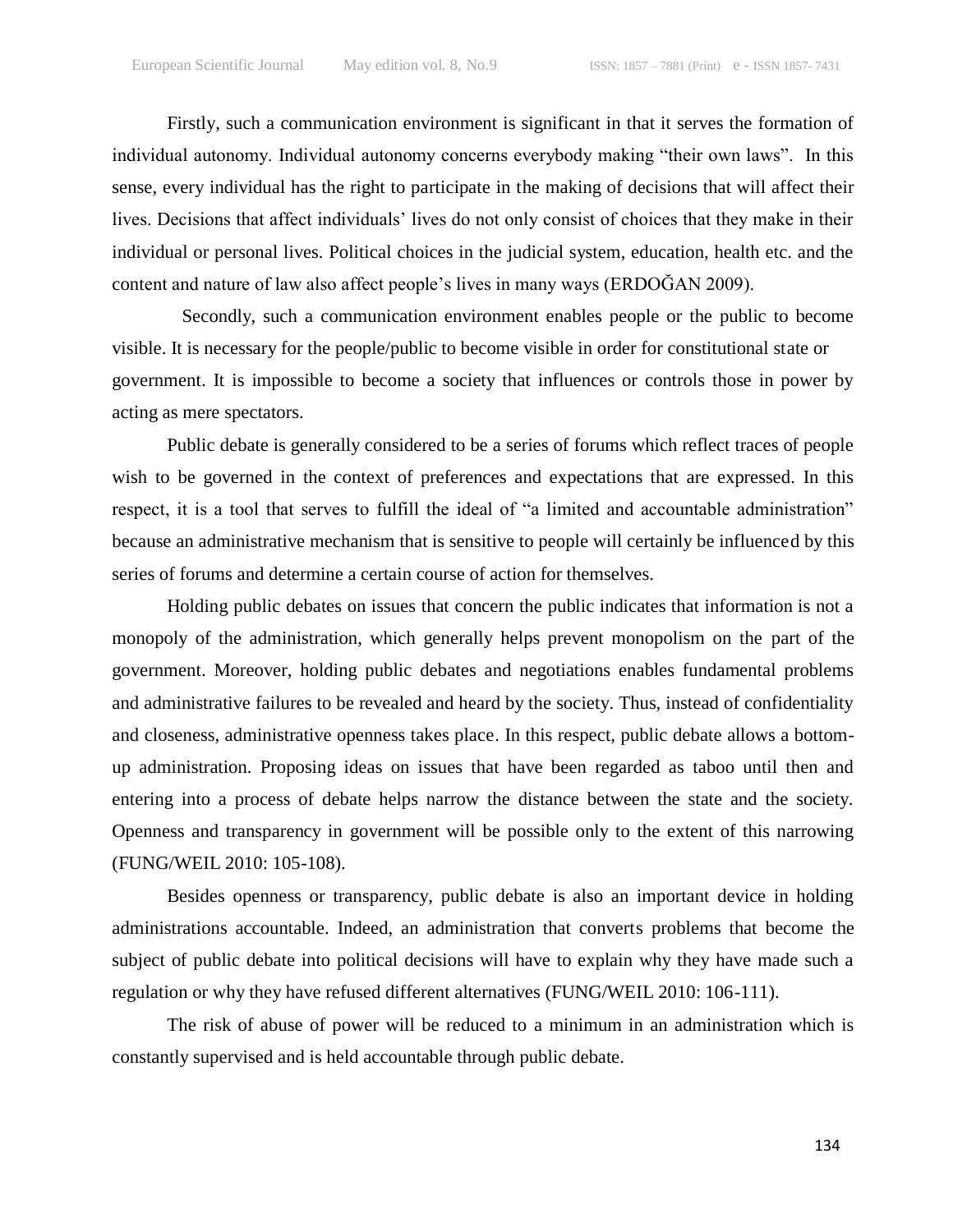An issue that has been in all periods of history is that despite its goal of providing trust and security, the state emerges as an organization that tends to abuse the power it possesses. Abuse of power occurs in structures where power is in the hand of a single person of group and is not shared by others. Montesquieu pointed out on the basis of the political conditions of his time that if legislative, executive and judicial powers are concentrated in a single body, this will lead to abuse of power and this in turn may do damage to rights and freedoms. He argued that to prevent this, powers should be in different hands. To this day, various mechanisms have been developed to prevent abuse of power such as constitutionalism, constitutional judiciary, administrative judiciary etc. Naturally, legal supervision consisting of such mechanisms is very important. However, supervision that will take place through public debate in cases when they do not exist, operate slowly or do not operate impartially may be as effective as or more effective than them.

Conducting a rigorous public debate on fundamental policies and political decisions functions as a barrier in the way of decision-makers' tendencies to behave in an elitist manner or independently of the society. It becomes possible to form and express rights and interests on a more concrete level by means of public debate. In democratic regimes, political powers are sensitive to demands and pressure from the public. They may sometimes have to yield to intensifying pressure. Indeed, Mill points out that if an individual is willing or able to defend a right or interest, then it does not run the risk of being neglected. According to the author, people may be safe from others' vices only if they possess the power to survive and protect themselves. Likewise, the author says that "You can protect your rights and interests from the abuse of the government and those who control them only if you participate in the running of the government. Therefore; 'everyone should be included in the absolute power of the state.' (MIIL 1861:43-55, retold by DAHL 2000: 52-53).

It is in this process that public debate emerges as a mechanism that allows being included in the state"s absolute power. In constitutional democracies, the fact that legislative, executive and judicial bodies are affected by the process of public debate in terms of their area of activity restricts their power to a significant extent. For example, in a law-making process, not being able to contravene the consensus achieved through public debate is a factor that prevents abuse of legislative power. Likewise, a public debate that focuses on the deeds of administration may significantly reduce occurrence or the possibility of occurrence of corruption in public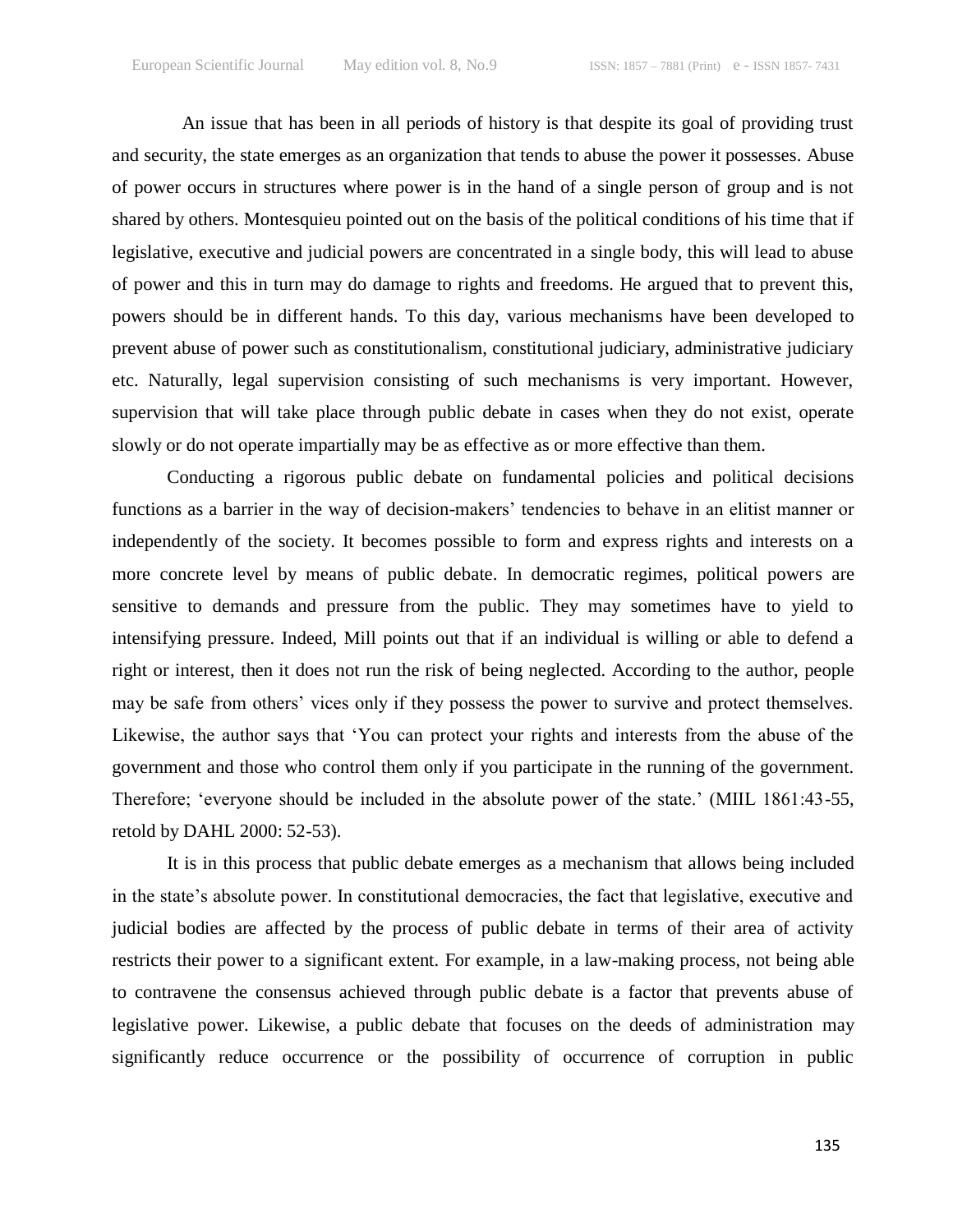administration. Thus, public debate serves as a tool that enables those in power to stay accountable to the public from whom they derive their authority.

#### **5. Requisite conditions**

For freedom of expression to have a favorable function in terms of the realization of constitutional state, it is necessary to provide it with a guarantee that is in conformity with its position and function.

One of the determining criteria in this regard is the perception of state in that country. Freedom to remain in the opposition is above all the freedom of thinking differently. To this end, it is necessary to adopt the understanding of neutral state. The understanding of neutral state means not being in favor of or against an ideology or a worldview because conducting a public debate in equal and free conditions is possible only if no privileges are granted to any single idea or no restrictions are imposed on the expression of any idea. Otherwise, some ideas will be considered sacred and therefore will not be questioned whereas there will be attempts to silence some others. However, as Mill stated, you can never be sure that the idea that you wish to silence is wrong. Even if you are sure, silencing it will be the greatest vice to be committed against both the current generation and the future ones (MILL 1988:31).

Mill bases this thesis on three reasons. The first is that the idea that is silenced may be right. Silencing of a debate is indeed a pretension of infallibility. The second is that even if the silenced idea is wrong, it is possible that it contains some truth. The third is that unless objections are raised to the idea that is purported to be true (unless that idea is challenged by opposite ideas), that idea is believed by the majority of its adherents in the form of a prejudice and is not questioned (MILL 1988:31).

Freedom of expression is not under protection in such an environment where an understanding of ideological state prevails because the statement that an idea, opinion or belief will not be granted protection as opposed to another idea, opinion or belief is actually a concrete indication that a distinction or a preference is being made among ideas and opinions. A negative consequence of this that is seen in practice in terms of freedom of expression is a failure on the part of pluralism to take place because formalization of an ideological preference and granting protection to it means there is a desire to shape up all activities of the individual, whether they are cultural or political, according to a certain mould. In an environment like this where pluralism is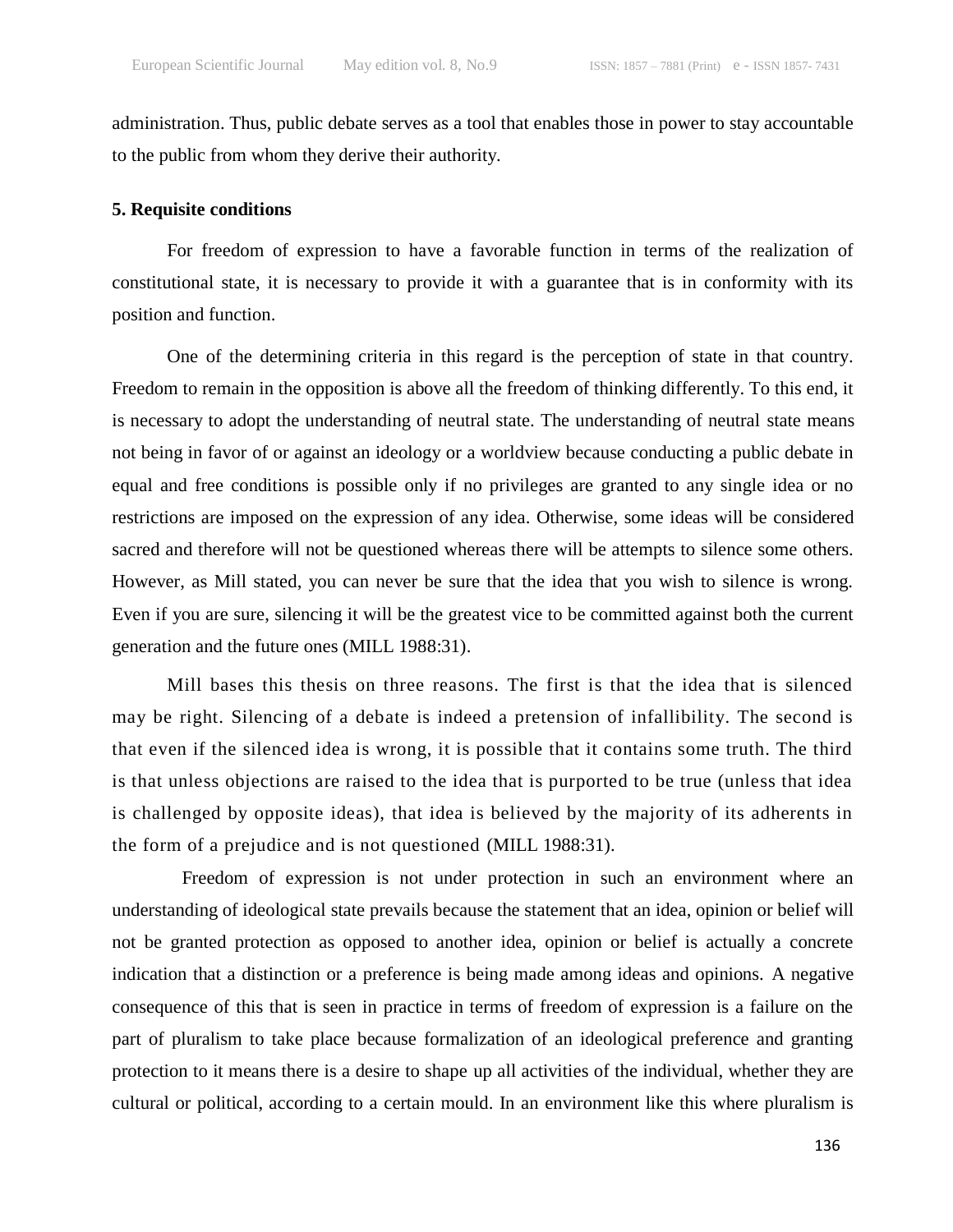rejected, individuals" free thinking abilities will be in danger and emergence of a free public will not be possible (ERDOĞAN 1997:124-126).

Naturally, the possibilities that are mentioned are concerned with the subject of what kind of constitution should be prepared. In order for freedom of expression to serve a restrictive function on power, there must, above all, exist a constitution that is based on human rights. A constitution based on human rights is one that takes human as its fundamental asset and contains norms and principles which restrict the ability of those in power to violate freedoms. In such a constitution where pluralism is stipulated and free development of people is intended, individuals are protected against the state, not the vice versa.

In contrast to this, if sanctity of the state is emphasized instead of freedoms restricting the state, then this is clear evidence that a preference has been made in favor of the authority. In such a preference which comes to mean that individuals exist for the state not vice versa, the state emerges as an "end" not as a "means". It is impossible for freedom of expression to exist in its true sense in a system like this where the state is seen as a sacred entity and regarded as a goal.

Besides the general characteristic of the constitution, normative provisions concerning freedom of expression should also be prepared according to its original function. Proposing divergent ideas is possible in an environment where free flow of ideas is ensured. For this to happen, people should enjoy the right to reach news and information freely. In a regime where people's channels of receiving news are limited, ideas do not serve a function such as guiding the government's policies and correcting them (SPITZ 1969:7).

For the existence of a constitutional state, in addition to the necessity of constitutional principles and norms that protect freedoms, conducting a judicial supervision on whether these principles and norms are followed in practice or not is a very important issue. In this process, it is important to make a functional interpretation of freedom of expression which suggests that it is the freedom of opposition. If this freedom is interpreted by judicial bodies as the freedom of expressing ideas that are in conformity with the established order, not as the freedom of expressing dissident ideas through a pluralistic approach, then it means that it is dealt with as a matter of security. Perceiving freedom of expression as a matter of security rather than as a question of freedom will cause it to be seen as a "threat" and then it will be banned on the pretext that it is harmful and illegitimate. This indicates that priority is given to the protection of the state rather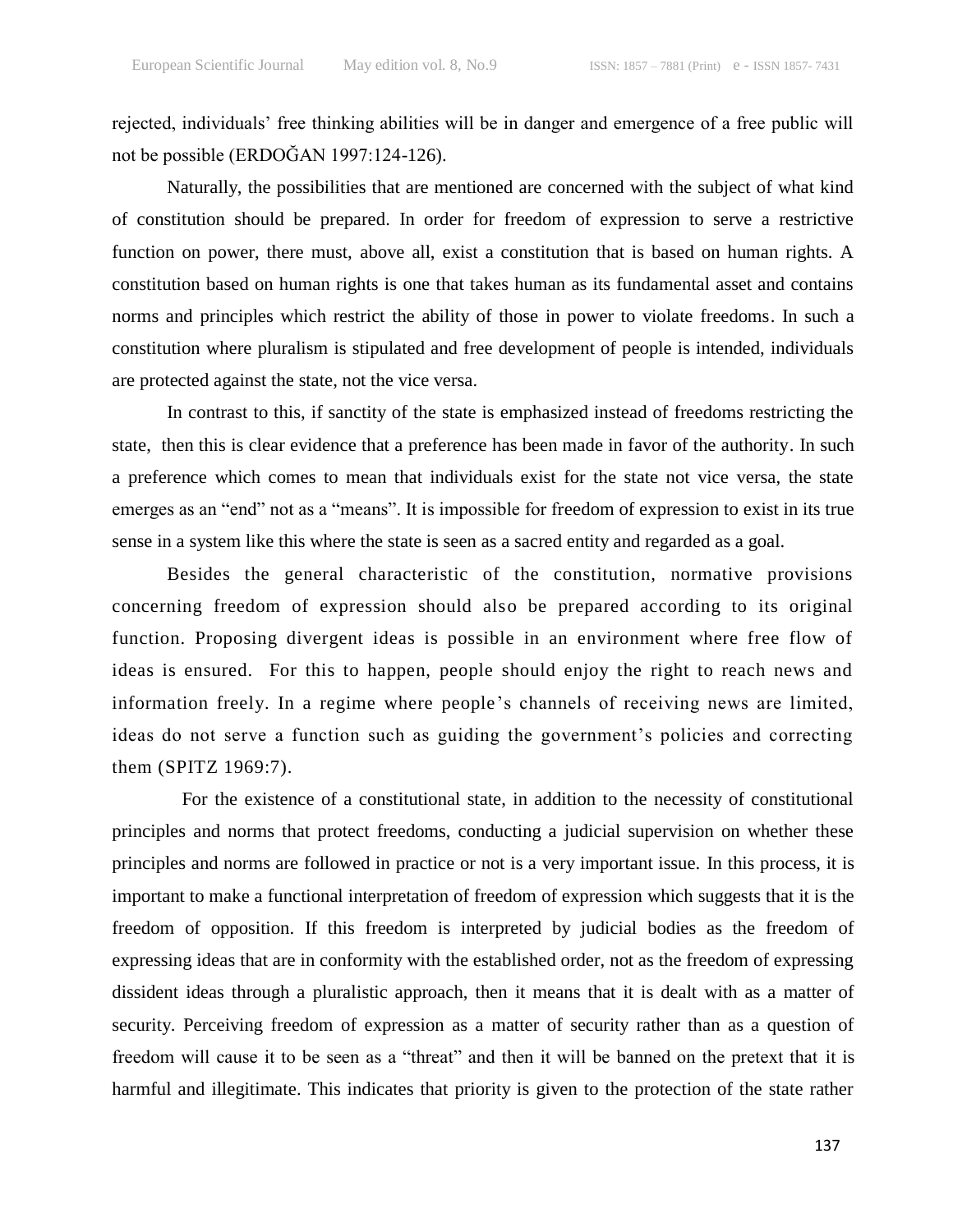than of freedom. Thus, freedom of expression will no longer be interpreted as one that limits power and allows expression of different ideas and assume the meaning that only ideas that are believed to be useful and legitimate can be expressed with a view to protecting the state.

#### **6. Conclusion**

It is impossible to think any debate that is being conducted within the framework of establishment of a constitutional state independently from the question of freedom of expression. In a system where freedom of expression is not guaranteed, it is evident that constitutional state can not be established fully. Constitutional state is one that is limited in terms of its activities and prevented from using force arbitrarily. Freedom of expression fulfills an important role in this process as it makes freedom of opposition and public debate possible.

The efficiency of freedom of expression in these fields depends on a series of factors ranging from constitution to perception of state and from normative regulations to judicial dimension. It is impossible for a constitution that is prepared with a state-based and authoritarian approach to provide protection for freedom of expression. Freedom of expression can not serve the purpose of limiting state authority in such systems where the perception of end-state dominates. In contrast, an individual-based and pluralistic constitution can provide guarantee for freedom of expression. In such systems, where perception of means-state prevails, freedom of expression can serve the function of limiting power. However, mere constitutional guarantees are not sufficient; practice should also follow these principles and judicial supervision should be conducted in accordance with the true function of freedom of expression. The real function of freedom of expression involves protection of questioning and critical remarks. Its use as a freedom that allows only legitimate ideas that are not questioning but conform to the established order can not be taken as evidence of existence of freedom of expression.